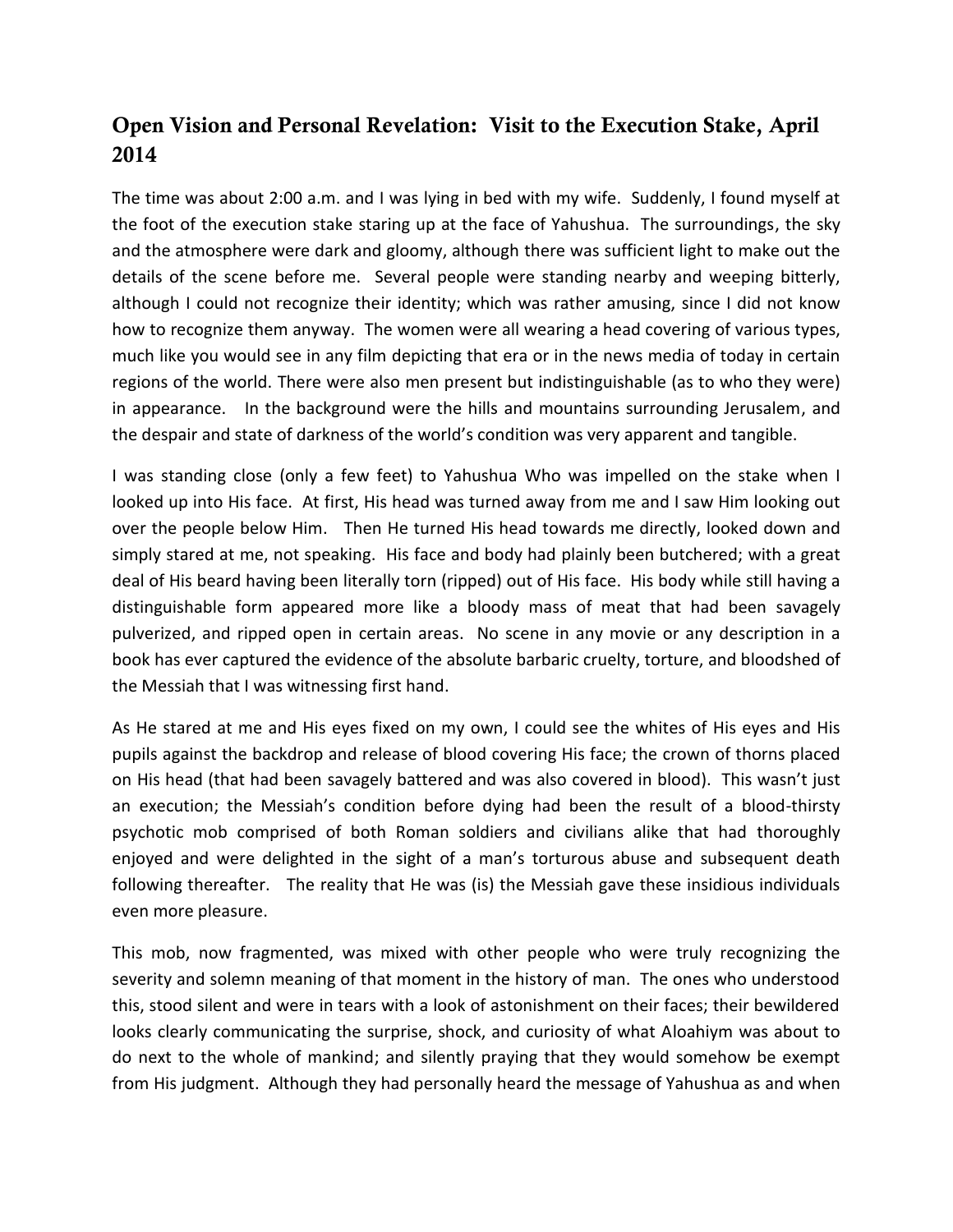He declared it, these people knew that the consequences for man's actions (as a whole) towards the one and only Messiah that they had been expecting and waiting for were about to be realized **[See Matt 23: 33-38; Heb 2:2-5; 6:5; 10:29; 12:25].** The mob members that were frolicking around in the aftermath of His torture and slaughter had no clue of this, continuing in their folly with a complete and total disconnection from even common civility, let alone righteousness and any sense of Aloahiym's divine reality. These people were in and had become a part of the darkness of evil, the product of their own respective decisions and free will; yet Yahushua had forgiven them **[Luke 23:34].**

As He was hanging on the execution stake and gazing down into my eyes, there was the absolute conveyance of undefiled and certain unmitigated understanding of the *voluntary* sacrifice of His life that He was making right then and there in real terms in front of my eyes. The sacrifice of His own life was for *my* sake and benefit, as well as that of all mankind. This was the express purpose that He had come to the earth; to die as a sacrifice for all of man's sins dating back to Adam and the Garden **[Gen 3:15; 1 John 3:8].** He became sin, the curse itself **[Gal 3:13]** so that man, subject to his individual willingness, would no longer be separated from the One, true, YAHUWAH Aloahiym that had given man his respective existence in the first place. Yahushua was (is) the express image and likeness of YAHUWAH **[Col 1:15; Heb 1:3; others]** having stepped out and coming forth from YAHUWAH **[John 16:28; 13:3]** for the purpose at hand **[John 3:16-17; 1 John 3:8; others],** and Who had now completed His assignment **[John 19:30].** The stage was now set for man to play his part in the drama of life as YAHUWAH has purposed it. Man was to accept the sacrifice of Yahushua, or he (she) would not. The choice was given to man to make this decision, and by this decision, man either lived or he died; however, it was his or hers alone to make.

This wasn't just history in the making as it would appear in the natural; this was the distinction between the divine *hai* of YAHUWAH Aloahiym in direct contrast to all that is *NOT* of YAHUWAH pointedly demonstrating the fulfillment of **John 3:18-20.** Given man's predisposition (through his carnal nature) to attempt to take control of Aloahiym's creation, and to exercise authority and dominion over all the earth *without* the righteousness, love, compassion, and divine counsel with prudent understanding and other attributes of the Father in each and every facet of (man's) life, the scene was a vivid and candid portrayal of what YAHUWAH had foretold for centuries through the Scriptures of the evil in man's soul where man runs from the Light instead of into it. The eye-witness of the acceptance of this evil by those of the mob that were present and had been a part of the execution would turn any mortal being with the promise of salvation into a rotten sack of hopelessness and despair. Therein, I remembered the open vision described in Part 1, Page 11, entitled: "Second Open Vision, Summer, 2007", and the torment and stark terror on the faces of the people revealed to me who had made the wrong